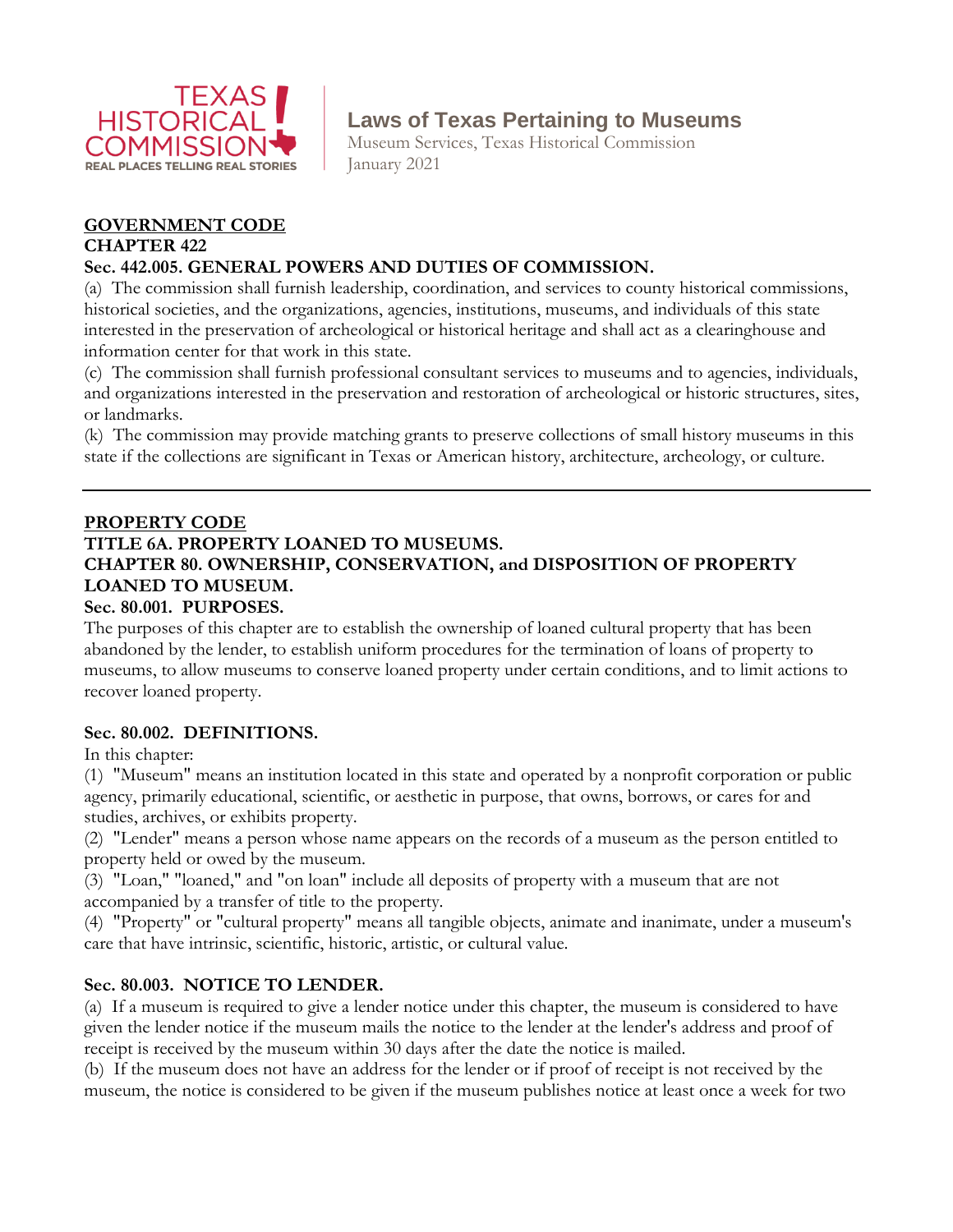consecutive weeks in a newspaper of general circulation in both the county in which the museum is located and the county of the lender's address, if known.

(c) In addition to any other information prescribed by this chapter, notices given under this chapter must contain, if known, the lender's name, the lender's address, the date of the loan, and the name, address, and telephone number of the appropriate office or official to be contacted at the museum for information regarding the loan.

## **Sec. 80.004. ABANDONED PROPERTY; NOTICE; TITLE TO PROPERTY.**

(a) Unless there is a written unexpired loan agreement to the contrary, any property on loan to a museum for 15 years or more and to which no person has made claim according to the records of the museum is considered abandoned and, notwithstanding Chapter [72,](http://www.statutes.legis.state.tx.us/GetStatute.aspx?Code=PR&Value=72) becomes the property of the museum if the museum has given the lender notice in accordance with Section [80.003.](http://www.statutes.legis.state.tx.us/GetStatute.aspx?Code=PR&Value=80.003)

(b) If no valid claim has been made to the property within 65 days after the date of the last notice given under Section [80.003,](http://www.statutes.legis.state.tx.us/GetStatute.aspx?Code=PR&Value=80.003) title to the property vests in the museum free from all claims of the owner and all persons claiming through or under the owner.

#### **Sec. 80.005. INTENT TO TERMINATE LOAN; FORM; TRANSFORMATION OF SPECIFIED TERM TO INDEFINITE TERM.**

(a) A museum may give the lender notice of the museum's intent to terminate a loan that was made for an indefinite term or for a term in excess of seven years. A notice of intent to terminate a loan given under this section must comply with Section [80.003](http://www.statutes.legis.state.tx.us/GetStatute.aspx?Code=PR&Value=80.003) and must include a statement containing substantially the following information:

The records of (name of museum) indicate that you have property on loan to it. The museum wishes to terminate the loan. You must contact the museum, establish your ownership of the property, and make arrangements to collect the property. If you fail to do so within 65 days after the date of this notice, you will be deemed to have donated the property to the museum. See Chapter 80, Property Code.

(b) If, within 65 days after the date of the notice given under Subsection (a), the lender fails to contact the museum, establish ownership of the property, and make arrangements to collect the property, the property is considered to be donated to the museum.

(c) For the purposes of this chapter, a loan for a specified term becomes a loan for an indefinite term if the property remains in the custody of the museum when the specified term expires.

## **Sec. 80.006. CONSERVATION OR DISPOSAL OF LOANED PROPERTY; CONDITIONS; LIEN; LIABILITY OF MUSEUM.**

(a) Unless there is a written loan agreement to the contrary, a museum may apply conservation measures to or dispose of property on loan to the museum without a lender's permission if immediate action is required to protect the property on loan or to protect other property in the custody of the museum, or the property on loan has become a hazard to the health and safety of the public or of the museum's staff, and:

(1) the museum cannot reach the lender at the lender's last address of record so that the museum

and the lender can promptly agree on a solution; or

(2) the lender will not agree to the protective measures the museum recommends, yet is unwilling or unable to terminate the loan and retrieve the property.

(b) If a museum applies conservation measures to or disposes of property under Subsection (a), the museum:

(1) has a lien on the property and on the proceeds from any disposition of the property for the costs incurred by the museum; and

(2) is not liable for injury to or loss of the property if the museum:

(A) had a reasonable belief at the time the action was taken that the action was necessary to protect the property on loan or other property in the custody of the museum, or that the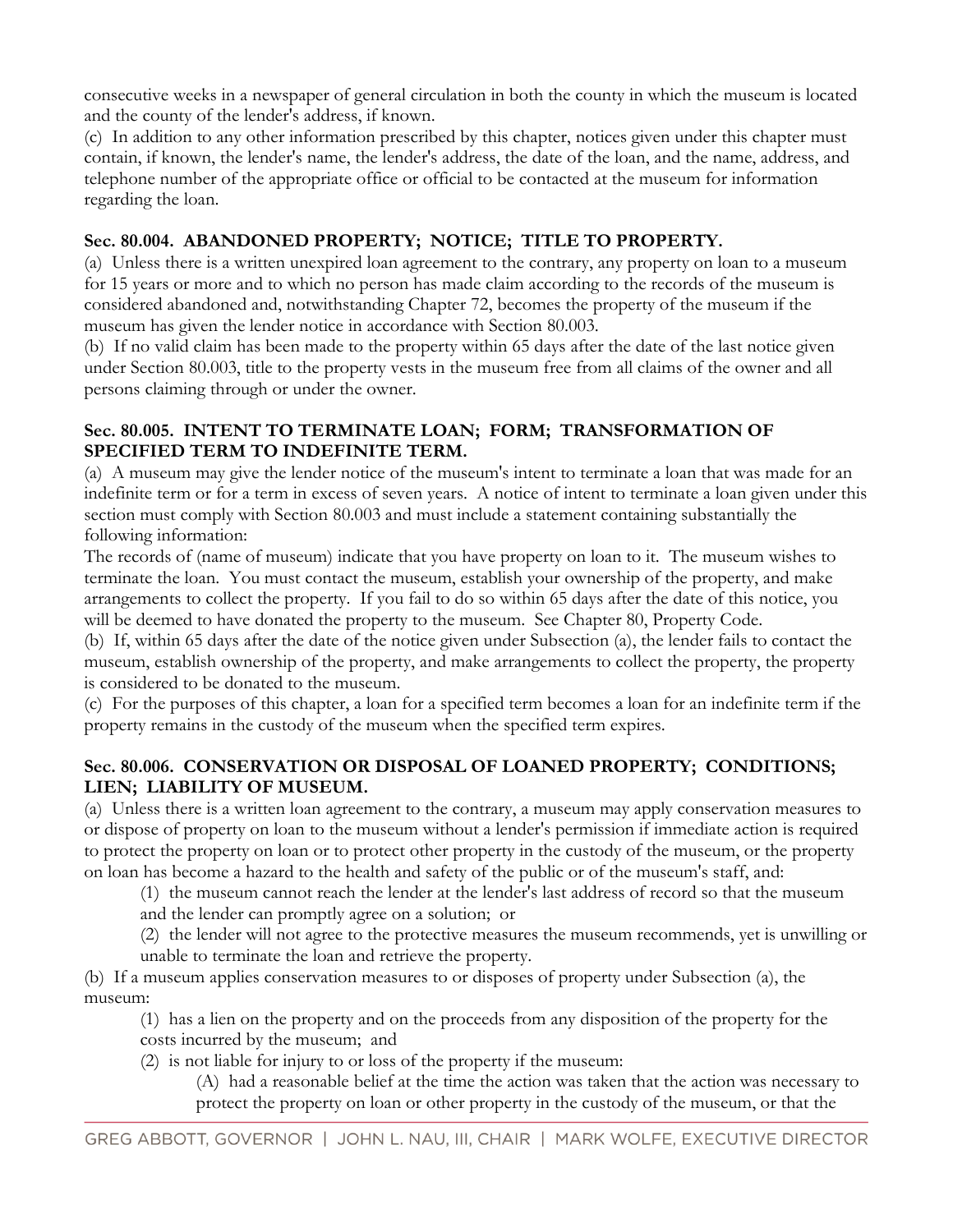property on loan constituted a hazard to the health and safety of the public or the museum's staff; and

(B) exercised reasonable care in the choice and application of the conservation measures.

## **Sec. 80.007. ACTION TO RECOVER PROPERTY; LIMITATIONS.**

(a) The two-year limitation on actions to recover personal property prescribed by Section [16.003,](http://www.statutes.legis.state.tx.us/GetStatute.aspx?Code=CP&Value=16.003) Civil Practice and Remedies Code, runs from the date the museum gives the lender notice of its intent to terminate the loan under Section [80.005.](http://www.statutes.legis.state.tx.us/GetStatute.aspx?Code=PR&Value=80.005)

(b) No action may be brought against a museum to recover property on loan to a museum for 15 years or more and to which no person has made claim if the museum has complied with Section [80.004.](http://www.statutes.legis.state.tx.us/GetStatute.aspx?Code=PR&Value=80.004)

(c) A lender is considered to have donated loaned property to a museum if the lender fails to file an action to recover the property on loan to the museum within the period specified by Subsection (a).

(d) A person who purchases property from a museum acquires valid title to the property if the museum represents that it has acquired title to the property under Subsection (b) or (c).

## **Sec. 80.008. NOTICE OF PROVISIONS OF CHAPTER; LENDER'S NOTICES.**

(a) If, after August 31, 1987, a museum accepts a loan of property for an indefinite term or for a term in excess of seven years, the museum shall inform the lender in writing at the time of the loan of the provisions of this chapter.

(b) The lender of property to a museum shall notify the museum promptly in writing of any changes of address or change in ownership of the property.

## **LOCAL GOVERNMENT CODE**

## **TITLE 10. PARKS AND OTHER RECREATIONAL AND CULTURAL RESOURCES. SUBTITLE B. COUNTY PARKS AND OTHER RECREATIONAL AND CULTURAL RESOURCES.**

## **CHAPTER 316. COUNTY USE FEES.**

# **SUBCHAPTER B. MISCELLANEOUS PROVISIONS.**

## **Sec. 316.021. MUSEUMS AND HISTORIC SITES IN POPULOUS COUNTIES.**

(a) The commissioners court of a county with a population of 2.2 million or more may charge and collect a fee from the general public for admission to a county-operated museum, historical site, historical building, or other similar building or site.

(b) The commissioners court by order may set the admission fee authorized by this section.

(c) Admission fees charged and collected under this section shall be placed in a county special fund to be used by the commissioners court for the payment of costs associated with the administration, maintenance, security, or staffing necessary to operate the building or site. The special fund may not be expended for purposes other than those associated with the building or site.

## **Sec. 316.022. MUSEUMS AND HISTORIC SITES IN CERTAIN COUNTIES OPERATED BY NONPROFIT ORGANIZATIONS.**

(a) The commissioners court of a county with a population of 2.2 million or more may enter into a contract with a nonprofit organization authorizing the nonprofit organization to:

(1) manage and operate a museum, historical site, historical building, or similar building or site in the county; and

(2) charge and collect a fee from the general public for admission to the museum, historical site, historical building, or similar building or site if the nonprofit organization is not obligated to the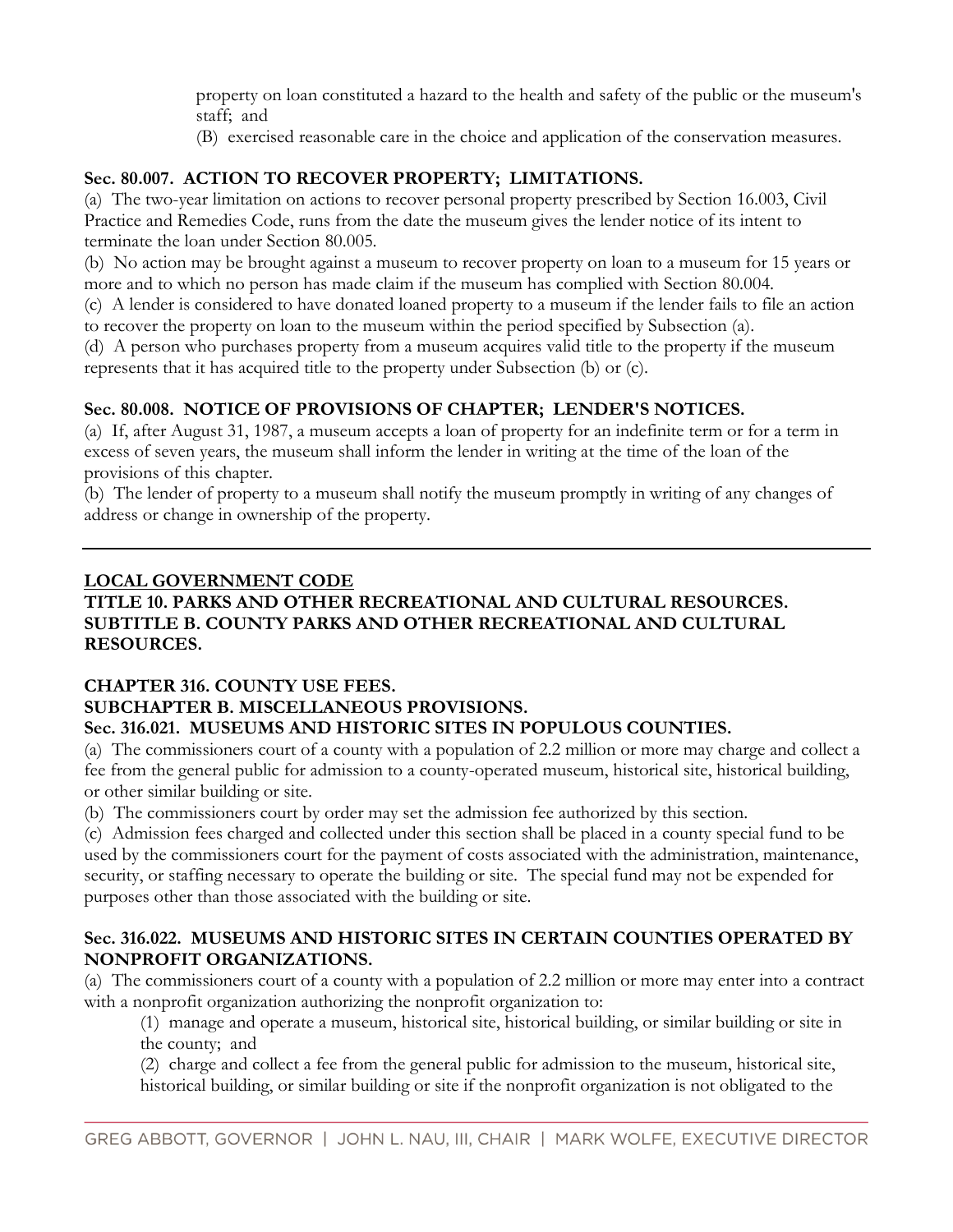county for capital improvements to the museum, historical site, historical building, or similar building or site.

- (b) The commissioners court by order shall set the admission fee authorized by the contract.
- (c) The funds generated by the admission fees are not required to be deposited in the county treasury.

(d) The nonprofit organization may spend funds generated by the admission fees for the payment of costs associated with the administration, maintenance, security, or staffing necessary to operate the building or site as approved by the commissioners court and provided by the contract. The funds may not be spent for purposes other than those associated with the building or site.

(e) In this section, "nonprofit organization" means a private, nonprofit, tax-exempt organization described by Section 501(c)(3), Internal Revenue Code of 1986 (26 U.S.C. Section 501(c)(3)), as amended.

## **CHAPTER 318. HISTORIC PRESERVATION BY COUNTIES. SUBCHAPTER A. COUNTY HISTORICAL COMMISSION. Sec. 318.010. RESOURCE INTERPRETATION.**

(d) The commission may:

- (1) operate and manage any museum owned or leased by the county;
- (2) acquire artifacts and other museum collections in the name of the museum or the commission; and
- (3) supervise any employees hired by the commissioners court to operate the museum.

(e) In operating museums, the commission shall adhere to professional standards in the care, collection, management, and interpretation of artifacts.

## **CHAPTER 319. HORTICULTURAL AND AGRICULTURAL EXHIBITS IN COUNTIES Sec. 319.001. ANNUAL EXHIBITS.**

The commissioners court of a county may provide for annual exhibits of horticultural, agricultural, livestock, mineral, and other products that are of interest to the community.

## **Sec. 319.002. MUSEUMS, BUILDINGS, AND IMPROVEMENTS.**

To aid in the exhibition of products listed in Section [319.001,](http://www.statutes.legis.state.tx.us/GetStatute.aspx?Code=LG&Value=319.001) the commissioners court of a county may establish and maintain a museum, building, or other improvement in the county or at any other location in the United States at which a fair or exposition is being held.

## **Sec. 319.003. COOPERATIVE EFFORTS.**

(a) Two or more counties may cooperate with one another and a county may cooperate with local interests to construct the museum, building, or other improvement or to aid and share expenses in the exhibition of products listed in Section [319.001.](http://www.statutes.legis.state.tx.us/GetStatute.aspx?Code=LG&Value=319.001)

(b) A municipality, water improvement district, or water control and improvement district may cooperate with the commissioners court of a county for a purpose stated by Subsection (a) and may appropriate money to aid in the purpose.

## **CHAPTER 330. MISCELLANEOUS PROVISIONS.**

## **Sec. 330.001. OPERATION AND FINANCING OF COUNTY MUSEUMS.**

(a) This section applies only to a county that has substantial urban areas and borders on an international boundary. For the purposes of this subsection, a county has substantial urban areas only if at least four municipalities, each with a population of more than 25,000, are located in the county.

(b) A county may construct or operate a museum in the county to display, construct, restore, preserve, maintain, or reconstruct buildings, works of art, and related furnishings for exhibitions.

(c) A county may contract with an entity operating a museum in the county to provide the museum described by Subsection (b). To be eligible to enter into the contract, the entity must be: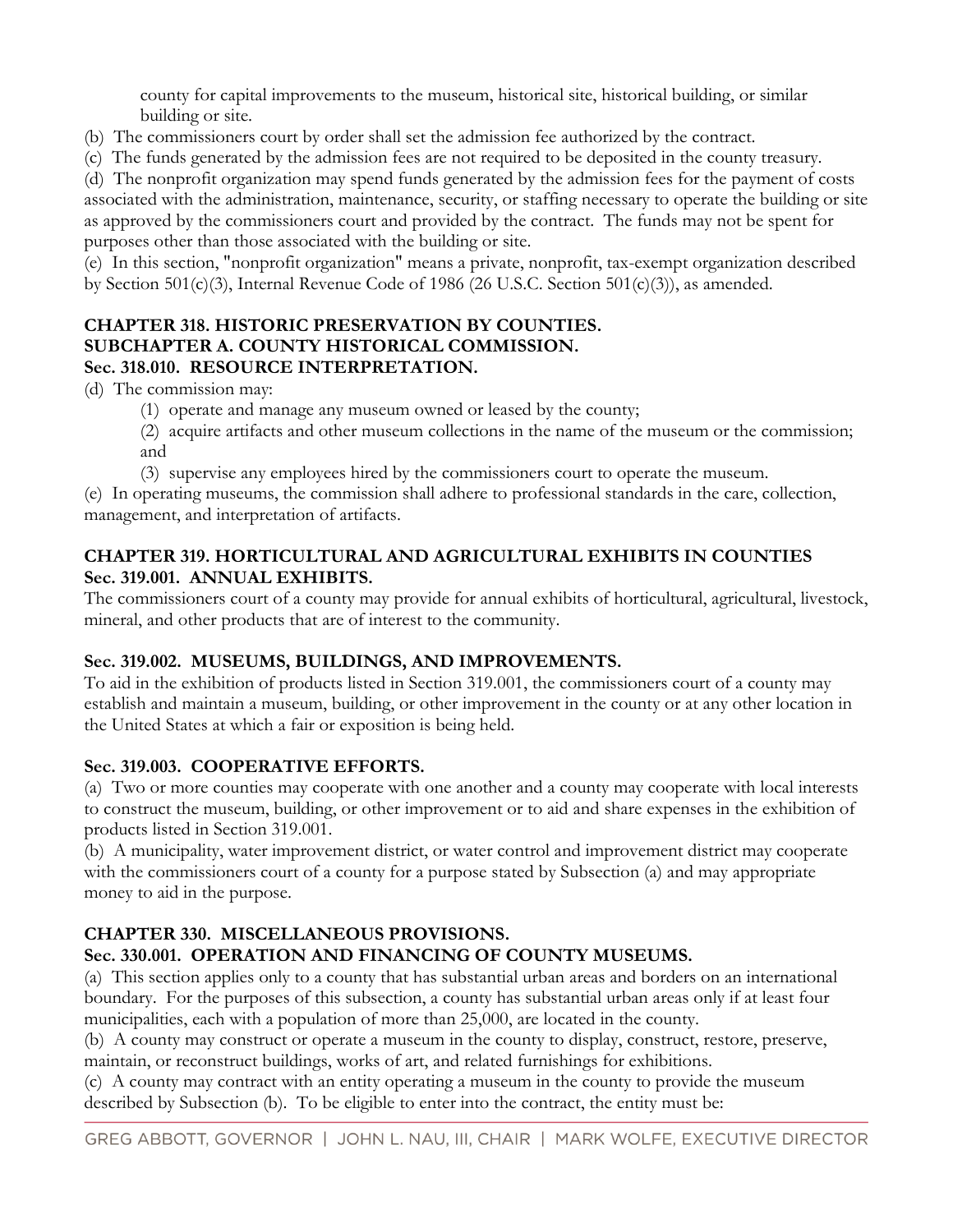- (1) organized under the Texas Non-Profit Corporation Act; and
- (2) accredited by a nationally recognized association of museums acceptable to the county.

(d) As part of the contract, the commissioners court may appropriate money from the general fund of the county to the museum to purchase, display, construct, restore, preserve, maintain, operate, or reconstruct a building, work of art, or related furnishings used by the museum to further its exhibitions or operations and to promote county purposes under this chapter.

## **SUBTITLE C. PARKS AND OTHER RECREATIONAL AND CULTURAL RESOURCES PROVISIONS APPLYING TO MORE THAN ONE TYPE OF LOCAL GOVERNMENT. CHAPTER 331. MUNICIPAL AND COUNTY AUTHORITY TO ACQUIRE AND MAINTAIN PARKS, MUSEUMS, AND HISTORIC SITES.**

## **Sec. 331.001. GENERAL AUTHORITY.**

- (b) A municipality or county may by gift, devise, purchase, or eminent domain proceeding acquire:
	- (1) land and buildings to be used for public parks, playgrounds, or historical museums; or
	- (2) land on which are located:

(A) historic buildings, sites, or landmarks of statewide historical significance associated with historic events or personalities;

(C) sites including fossilized footprints, inscriptions made by human agency, or any other archaeological, paleontological, or historic buildings, markers, monuments, or historical features. (c) Land acquired by a municipality under Subsection (b) may be situated inside or outside the municipality but must be within the county in which the municipality is situated, and land acquired by a county under Subsection (b) must be within the limits of the county. The land may be acquired in any size tract considered suitable by the governing body of the municipality or county.

## **Sec. 331.002. ACQUISITION OF HISTORIC OBJECTS.**

A municipality or county may acquire by gift or purchase, individually or in a collection, any historic book, painting, sculpture, coin, or other object or collection of historical significance to the municipality or county.

## **Sec. 331.003. EMINENT DOMAIN.**

A municipality or county may exercise eminent domain under Section [331.001\(](http://www.statutes.legis.state.tx.us/GetStatute.aspx?Code=LG&Value=331.001)b) for the acquisition of a historic site, building, or structure only on a showing that it is necessary to prevent the destruction or deterioration of the site, building, or structure.

## **Sec. 331.004. BONDS AND TAXES.**

(a) A municipality or county may issue negotiable bonds for the purpose of acquiring or improving land, buildings, or historically significant objects for park purposes or for historic or prehistoric preservation purposes, and may assess, levy, and collect ad valorem taxes to pay the principal of and interest on those bonds and to provide a sinking fund.

## **Sec. 331.005. MANAGEMENT OF FACILITIES.**

(b) A historic or prehistoric site, historical museum, or historically significant object acquired under this chapter is under the control and management of the municipality or county that acquired it.

## **Sec. 331.006. CONCESSIONS.**

(a) The management of any park, historical museum, or historic or prehistoric site acquired under this chapter may sell or lease concessions or privileges for the establishment of amusements, stores, gasoline stations, and other concerns consistent with the operation of a public park and the preservation of noteworthy features of a historic or prehistoric site or historical museum.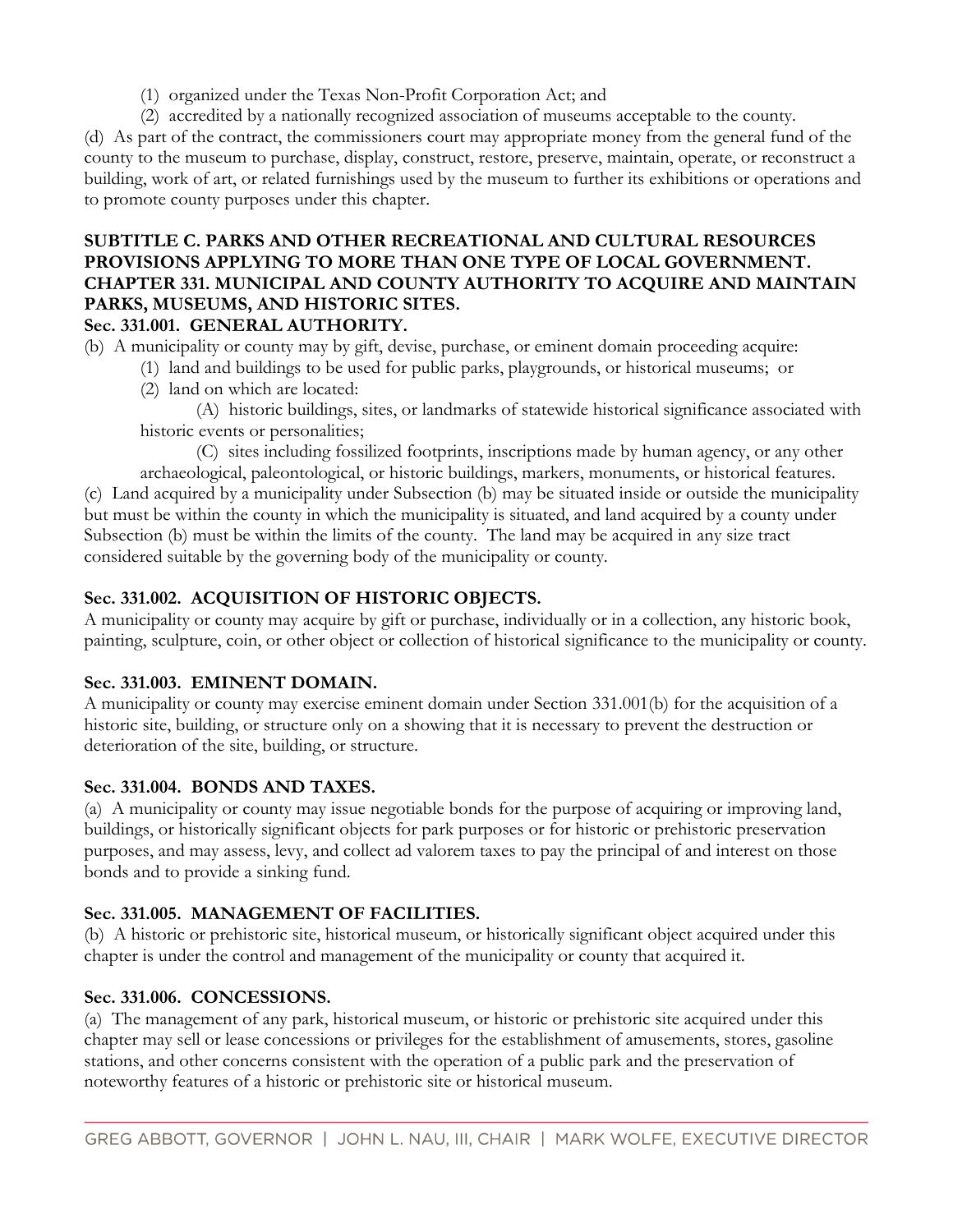(b) The proceeds of the sales and leases may be used only for the improvement and operation of the park, museum, or site. However, the proceeds of the sales or leases in connection with a municipal park may also be used for the support, maintenance, and upkeep of other municipal parks.

## **Sec. 331.007. PUBLIC USE.**

A park, a playground, a historical museum and its contents, or a historic or prehistoric site acquired and maintained under this chapter shall be open for the use of the public under rules prescribed by the governing body of the park, playground, museum, or site.

## **Sec. 331.008. MUNICIPAL AND COUNTY COOPERATION.**

(a) A municipality and a county may act in cooperation with each other in the exercise of authority under this chapter. A park, playground, museum, or site acquired jointly by a municipality and county acting in cooperation is under joint management and control.

## **CHAPTER 333. JOINT MUNICIPAL-COUNTY MUSEUMS.**

## **Sec. 333.001. DEFINITIONS.**

In this chapter:

- (1) "Board" means the board of managers of a joint municipal and county museum.
- (2) "Governing body" means a commissioners court of a county or a governing body of a municipality.

## **Sec. 333.002. JOINT MUSEUM.**

The governing bodies of a county with a population of 20,000 or less and a municipality that has a population of 10,000 or more and that is located within the county may jointly erect, equip, maintain, and operate a museum.

## **Sec. 333.003. FINANCES.**

The museum may be financed out of the general revenues of the municipality and county in agreed proportions.

## **Sec. 333.004. BOARD OF MANAGERS.**

By resolution or other proper action, the governing bodies may delegate to a board of managers full authority to erect, maintain, own, and equip a museum and to own, lease, or sublet realty for the museum.

## **Sec. 333.005. COMPOSITION OF BOARD; TERMS.**

(a) The board must be composed of nine members, with four members appointed by each governing body and one appointed jointly by the governing bodies.

(b) Members serve for staggered terms of four years. In appointing the initial board, each governing body shall designate one appointee to serve for a one-year term, one to serve for a two-year term, one to serve for a three-year term, and one to serve for a four-year term. The member appointed jointly shall serve for a four-year term. Terms expire on the appropriate anniversary of the date of appointment.

(c) A vacancy occurring on the board by death or resignation shall be filled for the unexpired term by appointment of the governing body that appointed the vacating member or by joint appointment, as applicable.

## **Sec. 333.006. OFFICERS.**

- (a) The board shall select from its membership a presiding officer. The presiding officer shall:
	- (1) preside over all board meetings; and
	- (2) sign all contracts, agreements, and other instruments executed by the board on behalf of the county and the municipality.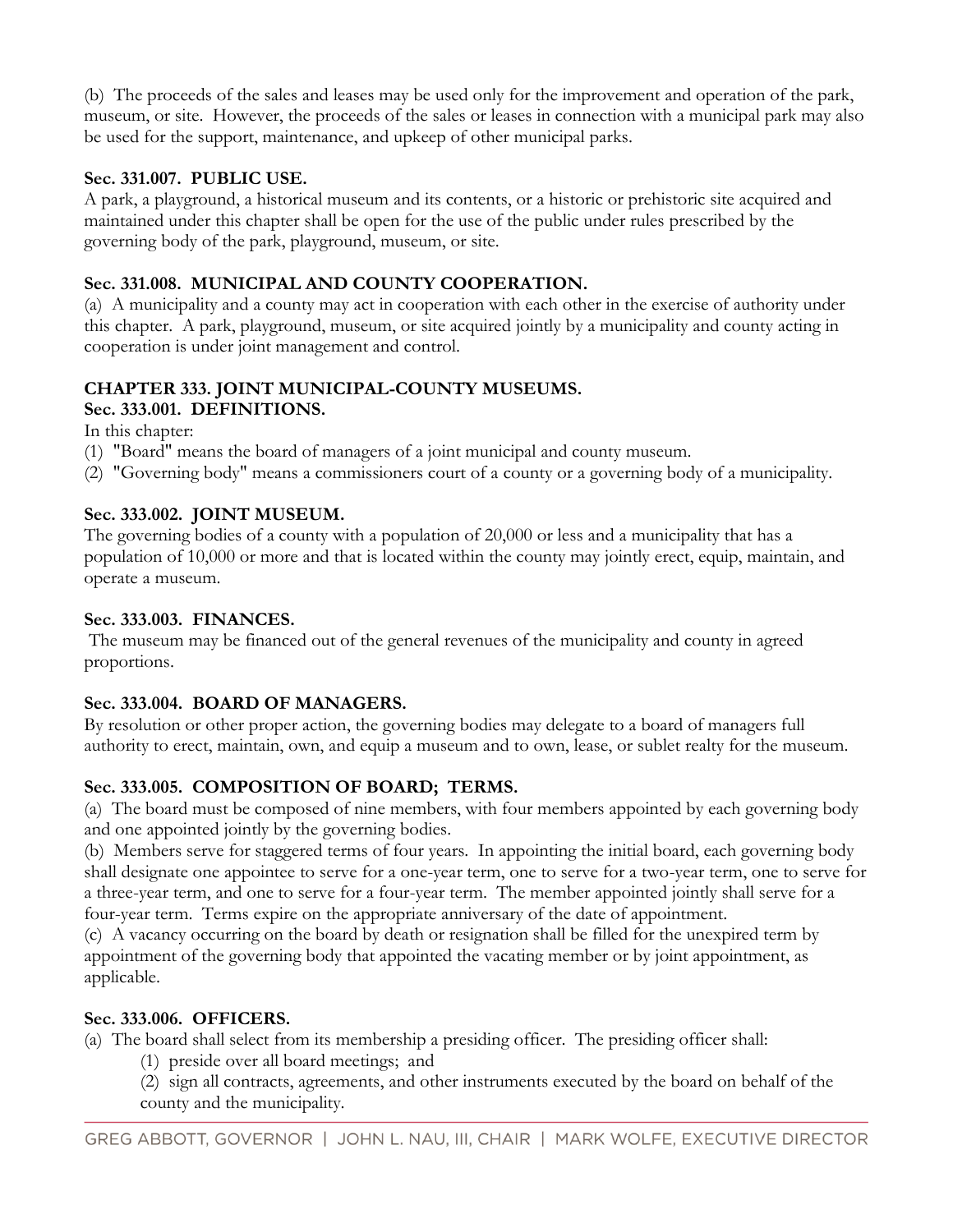(b) The board may elect other officers from its membership as it considers necessary.

## **Sec. 333.007. CONTRACTS, GRANTS, AND EXPENDITURES.**

(a) The board may enter into any contract connected with or incident to the establishment, equipping, maintaining, and operating of the museum.

(b) The board may borrow and receive, exchange, sell, and lend property for the benefit of the museum.

(c) The board may accept on behalf of the municipality and county a gift or bequest. A gift or loan of property must be administered as designated by the donor.

(d) The board may pay and disburse funds set aside by the municipality and county for purposes connected with operating and maintaining the museum as if the action were taken by the governing bodies.

## **Sec. 333.008. FINANCIAL STATEMENT AND BUDGET.**

(a) Once each year the board shall prepare and present to the governing bodies a complete financial statement on the condition of the museum and shall submit to those bodies a proposed budget for the anticipated financial needs for the next year.

(b) On the basis of the financial statement and budget, the governing bodies shall appropriate and set aside for the use of the board the amount of money the bodies consider necessary for the operation of the museum.

#### **Sec. 333.009. PERSONNEL.**

(a) The board may hire a manager of the museum. With the consent of the board, the manager may hire other personnel.

(b) The manager and other personnel are subject to the bylaws and rules adopted by the board.

## **TAX CODE**

## **TITLE 1. PROPERTY TAX CODE. SUBTITLE C. TAXABLE PROPERTY AND EXEMPTIONS. CHAPTER 11. TAXABLE PROPERTY AND EXEMPTIONS. SUBCHAPTER B. EXEMPTIONS.**

## **Sec. 11.18. CHARITABLE ORGANIZATIONS.**

(a) An organization that qualifies as a charitable organization as provided by this section is entitled to an exemption from taxation of:

(4) preserving a historical landmark or site;

(5) promoting or operating a museum, zoo, library, theater of the dramatic or performing arts, or symphony orchestra or choir;

(14) promoting or operating an art gallery, museum, or collection, in a permanent location or on tour, that is open to the public;

## **TITLE 3. LOCAL TAXATION.**

#### **SUBTITLE D. LOCAL HOTEL OCCUPANCY TAXES. CHAPTER 351. MUNICIPAL HOTEL OCCUPANCY TAXES. SUBCHAPTER B. USE AND ALLOCATION OF REVENUE. Sec. 351.101. USE OF TAX REVENUE.**

(a) Revenue from the municipal hotel occupancy tax may be used only to promote tourism and the convention and hotel industry, and that use is limited to the following:

(5) historical restoration and preservation projects or activities or advertising and conducting solicitations and promotional programs to encourage tourists and convention delegates to visit preserved historic sites or museums: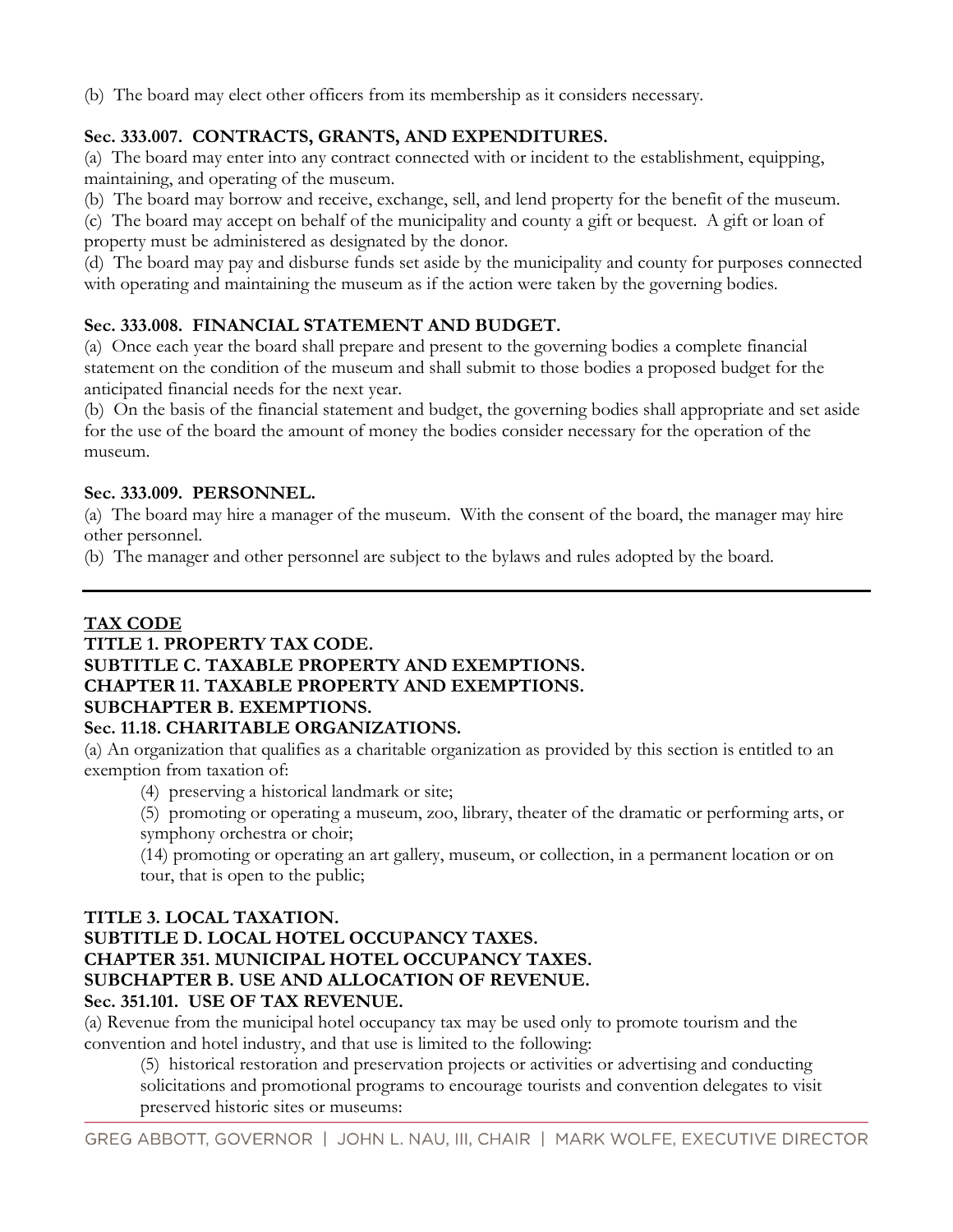(A) at or in the immediate vicinity of convention center facilities or visitor information centers; or

(B) located elsewhere in the municipality or its vicinity that would be frequented by tourists and convention delegates;

#### **EDUCATION CODE TITLE 3. HIGHER EDUCATION. SUBCHAPTER Z. MISCELLANEOUS PROVISIONS. CHAPTER 51. PROVISIONS GENERALLY APPLICABLE TO HIGHER EDUCATION. Sec. 51.905. STATE-OWNED MUSEUM BUILDINGS.**

(a) The governing board of each state-supported institution of higher education commonly referred to as a senior college shall formulate and adopt reasonable rules and regulations for the use of a state-owned museum building located on its campus, including the designation of rooms or areas in honor of donors or other benefactors, if appropriate, and shall administer the expenditure of all state funds appropriated for construction, equipment, operation, maintenance, or improvement of such museum, including restoration or refurbishing of collections.

(c) State funds appropriated for construction, equipment, operation, maintenance, or improvement of a museum located on a college or university campus referred to in Subsection (a) of this section which are used or expended conjunctively with funds belonging to a historical society or group incorporated as a nonprofit organization are subject to audit by the state auditor in accordance with Chapter 321,

Government Code, including all accounts, books, and other financial records of the state government and the nonprofit corporation pertaining to the expenditure of funds which have been used or expended jointly for constructing, equipping, operating, maintaining, or improving such museum. The state auditor shall prepare a written report or reports of such audit or audits to the Legislative Audit Committee and the governing board of the state-supported institution of higher education.

(d) No employee of a museum located on a campus referred to in Subsection (a) of this section, who is paid in whole or in part by state funds may be employed or discharged except with the approval and consent of the governing board of the state-supported institution on which campus the museum is located.

## **TEXAS ATTORNEY GENERAL OPINIONS**

## **No. WW-371, Issued 2-17-58**

A county commissioners court may issue time warrants to construct a museum building. The court may maintain the building and its contents. It may also employ personnel necessary for maintenance of the building and operation of the museum. The building may be constructed upon any site within the county considered suitable by the commissioners court.

## **No. C-656, Issued 4-11-66**

The phrase "a museum building" means a single structure or a closely connected complex for museum purposes, and that none of the funds appropriated may be utilized for the purpose of rehabilitating, restoring or repairing historic buildings.

## **No. M-60, Issued 9-1-70**

When the commissioners court finds that travel expenses of persons entrusted with the management and operation of a museum were reasonable and necessarily incident to their official duties, the Court may legally authorize payment of those expenses.